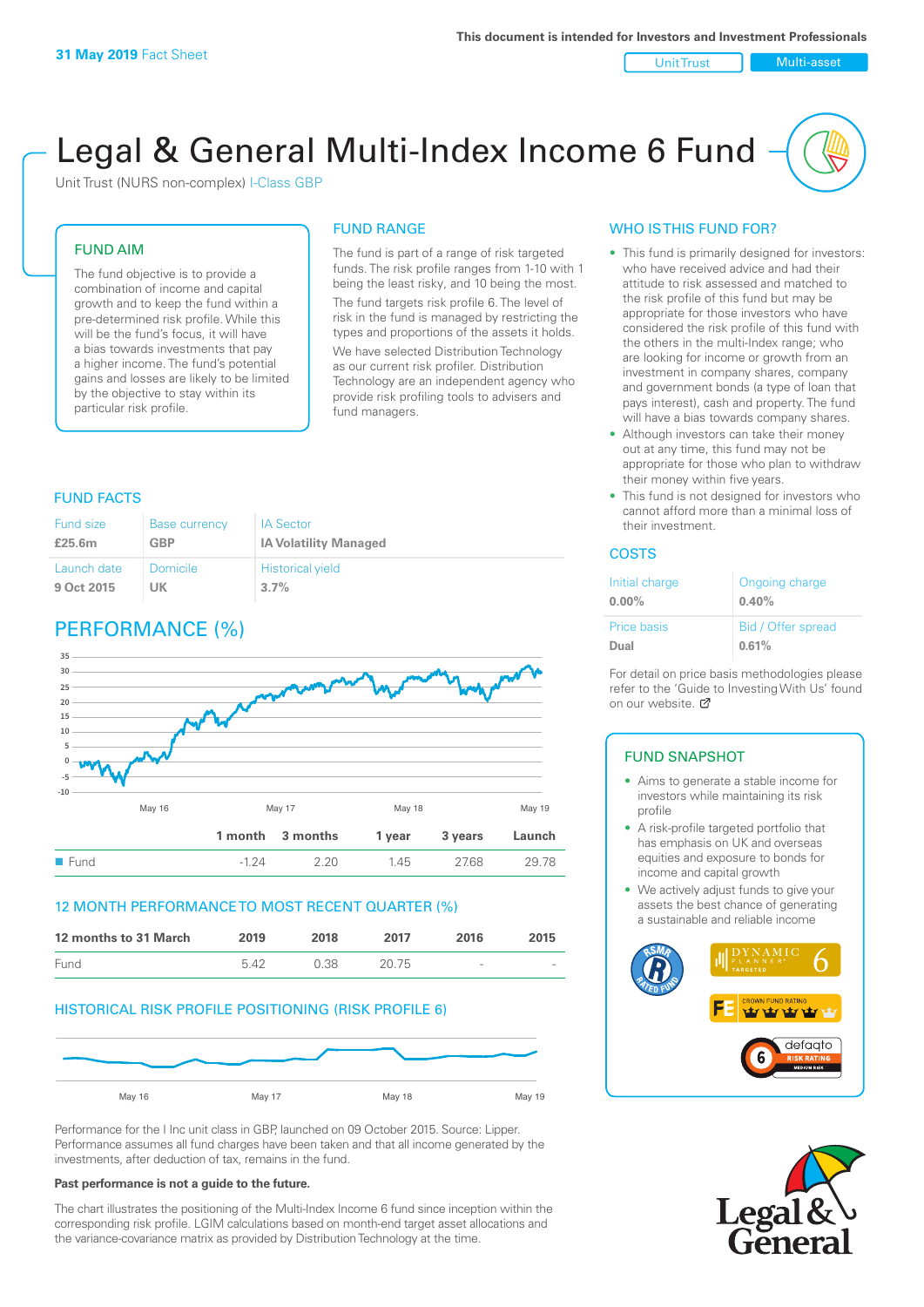### Legal & General Multi-Index Income 6 Fund

Unit Trust (NURS non-complex) I-Class GBP

### PORTFOLIO BREAKDOWN

All data source LGIM unless otherwise stated. Totals may not sum due to rounding.





#### FUND MANAGERS

The fund managers have responsibility for managing the multi-index fund range. They are part of the Multi-Asset Funds (MAF) team in LGIM. This team focuses on designing and managing multi-asset funds that are tailored to match the specific objectives of various client types. The team sits within a wider Asset Allocation team which combines both depth of experience with a broad range of expertise from different fields, including fund management, investment consulting and risk management roles.

# TOP 10 HOLDINGS (%)

| <b>L&amp;G UK Index Trust</b>                                    | 10.6 |
|------------------------------------------------------------------|------|
| iShares UK Dividend UCITS ETF                                    | 10.4 |
| L&G Emerging Markets Government Bond (US\$) Index Fund           | 7.9  |
| L&G Emerging Markets Government Bond (Local Currency) Index Fund | 7.6  |
| <b>L&amp;G US Index Trust</b>                                    | 7.3  |
| L&G High Income Trust                                            | 5.9  |
| L&G European Index Trust                                         | 5.3  |
| L&G Global Emerging Markets Index Fund                           | 4.9  |
| <b>L&amp;G Pacific Index Trust</b>                               | 4.8  |
| iShares Euro Dividend UCITS ETF                                  | 3.9  |